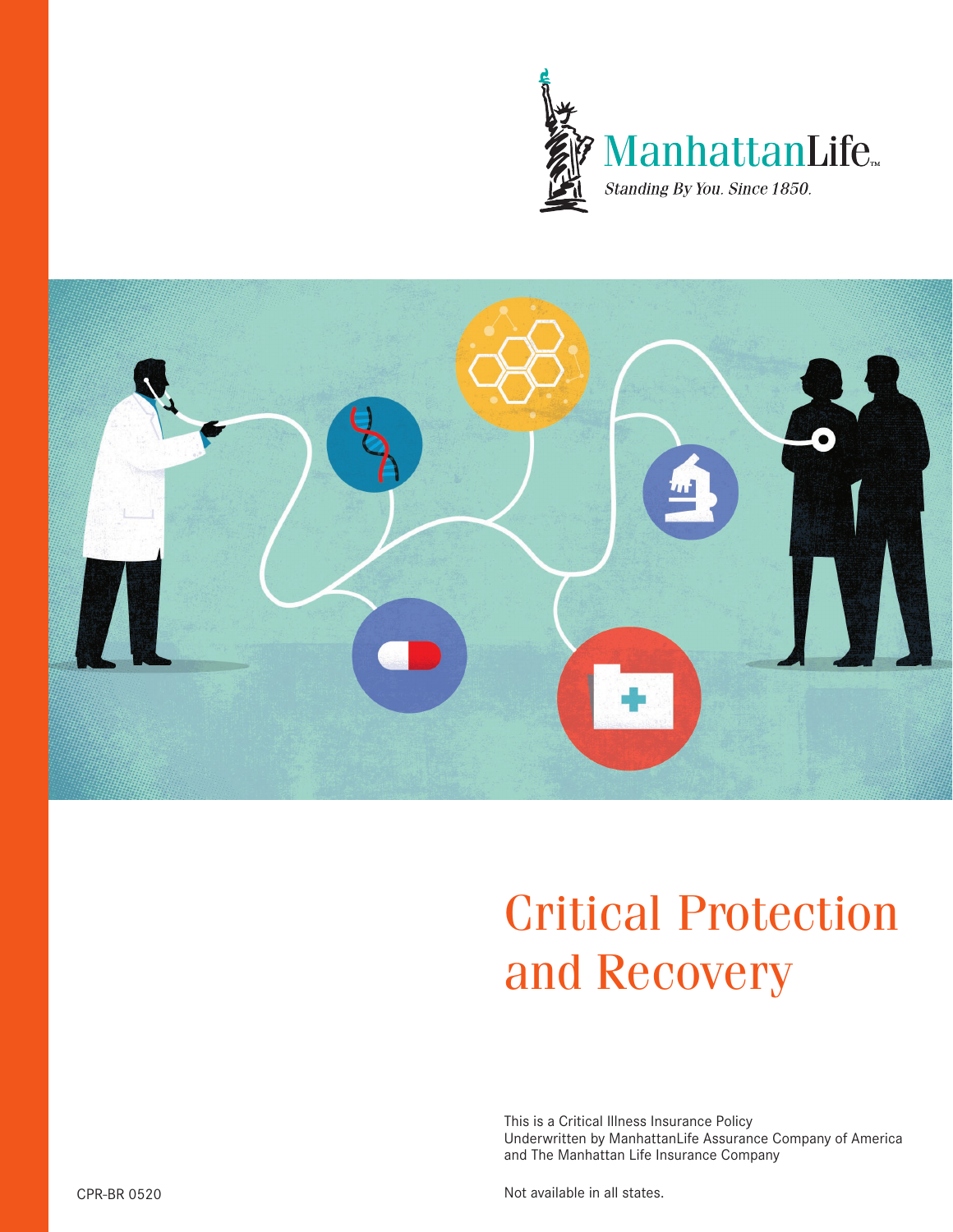## Critical Protection and Recovery

This is a Critical Illness Insurance Policy

## Developing A Critical Illness Can Cause Unnecessary Hardships For Most Families!

#### **THESE TYPES OF CRITICAL EVENTS CAN INTERRUPT OUR LIVES:**

- 
- 
- 
- Heart Attack Major Third-Degree Burns Paralysis
	- Stroke Major Human Organ Transplant End-Stage Renal Failure
	- Coma Coronary Artery Bypass Surgery
- 
- 

#### **WHAT'S THE SOLUTION?**

### The Critical Protection and Recovery Plan!

| We Pay!                                                                                                                                                                                         | <b>PLAN 1</b> | <b>PLAN 2</b> | PLAN <sub>3</sub> | <b>PLAN4</b> |
|-------------------------------------------------------------------------------------------------------------------------------------------------------------------------------------------------|---------------|---------------|-------------------|--------------|
| <b>First Occurrence Benefit (FOB)</b><br>We will pay the selected amount when first<br>diagnosed as having a covered specified health<br>event, payable once.*                                  | \$5,000       | \$7,500       | \$10,000          | \$20,000     |
| <b>Monthly Income Benefit</b><br>We will pay an additional 10% of first<br>occurrence benefit per month for 12 months.*                                                                         | \$500         | \$750         | \$1,000           | \$2,000      |
| <b>Recurrence Benefit</b><br>We will pay 50% of the first occurrence benefit<br>if a recurring or another specified health event<br>occurs more than 365 days after the FOB<br>became payable.* | \$2,500       | \$3,750       | \$5,000           | \$10,000     |

*\*See outline of coverage for benefits.*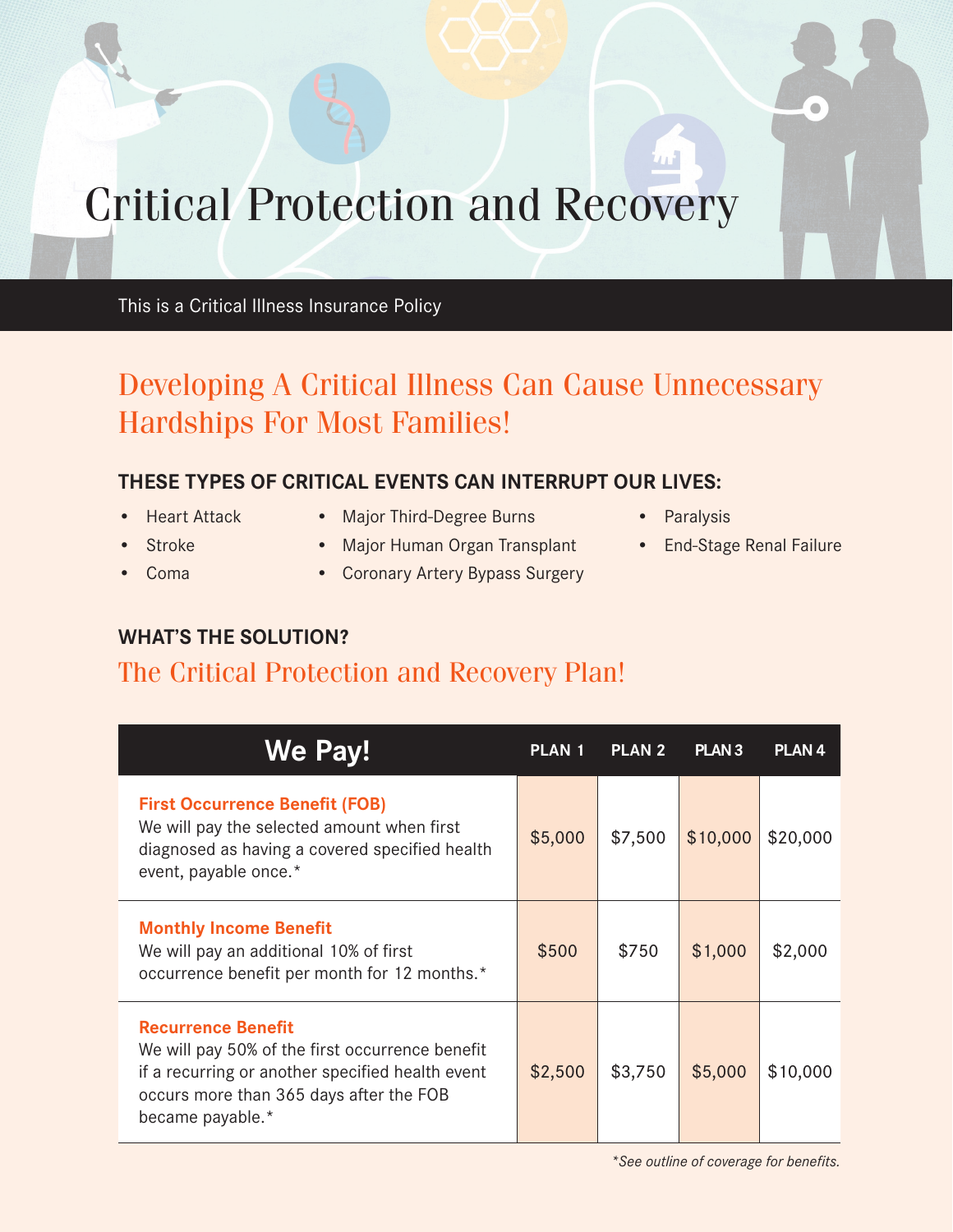| <b>Hospital Confinement Benefit</b><br>We will pay for each day of Confinement for treatment of a Covered<br>Specified Health Event.*<br>No lifetime maximum.                                                                                                                                                                                                                                                                                                                                                   | $\Box$ \$300 per day                        |  |
|-----------------------------------------------------------------------------------------------------------------------------------------------------------------------------------------------------------------------------------------------------------------------------------------------------------------------------------------------------------------------------------------------------------------------------------------------------------------------------------------------------------------|---------------------------------------------|--|
| <b>Ambulance Benefit</b><br>The ambulance transportation must occur within 180 days<br>following the occurrence of the most recent Covered Specified<br>Health Event.*<br>Limit: Twice per occurrence of Covered Specified Health Event.<br>No lifetime maximum.                                                                                                                                                                                                                                                | $\Box$ \$1,000 Air<br>S250 Ground           |  |
| <b>Transportation Benefit</b><br>Pays transportation costs when prescribed medical treatment that<br>must be provided in a Hospital or medical facility that is located<br>outside of a 75-mile radius of the residence. This benefit is limited<br>to \$1,500 per occurrence of a Covered Specified Health Event.*<br>Must be within 180 days of Covered Specified Health Event.<br>No lifetime maximum.                                                                                                       | □ \$0.50 Noncommercial<br>Actual Commercial |  |
| <b>Lodging Benefit</b><br>Actual charges incurred for the Covered Person or any one adult<br>member of the immediate family when a covered person receives<br>prescribed special medical treatment at a Hospital or medical<br>facility that is located outside of a 75-mile radius of the residence<br>of the Covered Person within 180 days of Covered Specified Health<br>Event.* Not payable for lodging occurring more than 24 hours<br>before or after special medical treatment.<br>No lifetime maximum. | $\Box$ \$70 per day                         |  |

#### **Waiver of Premium Benefit** *(Does not apply in NJ)*

If the Named Insured becomes Totally Disabled for 60 days as a result of a Covered Specified Health Event, ManhattanLife Assurance Company of America/The Manhattan Life Insurance Company will waive the premiums that fall due for the remainder of that person's Total Disability.\* (Disability must occur prior to age 60. Premiums must continue to be paid for 60 days after commencement of disability. Benefit does not apply to spouse and children.)